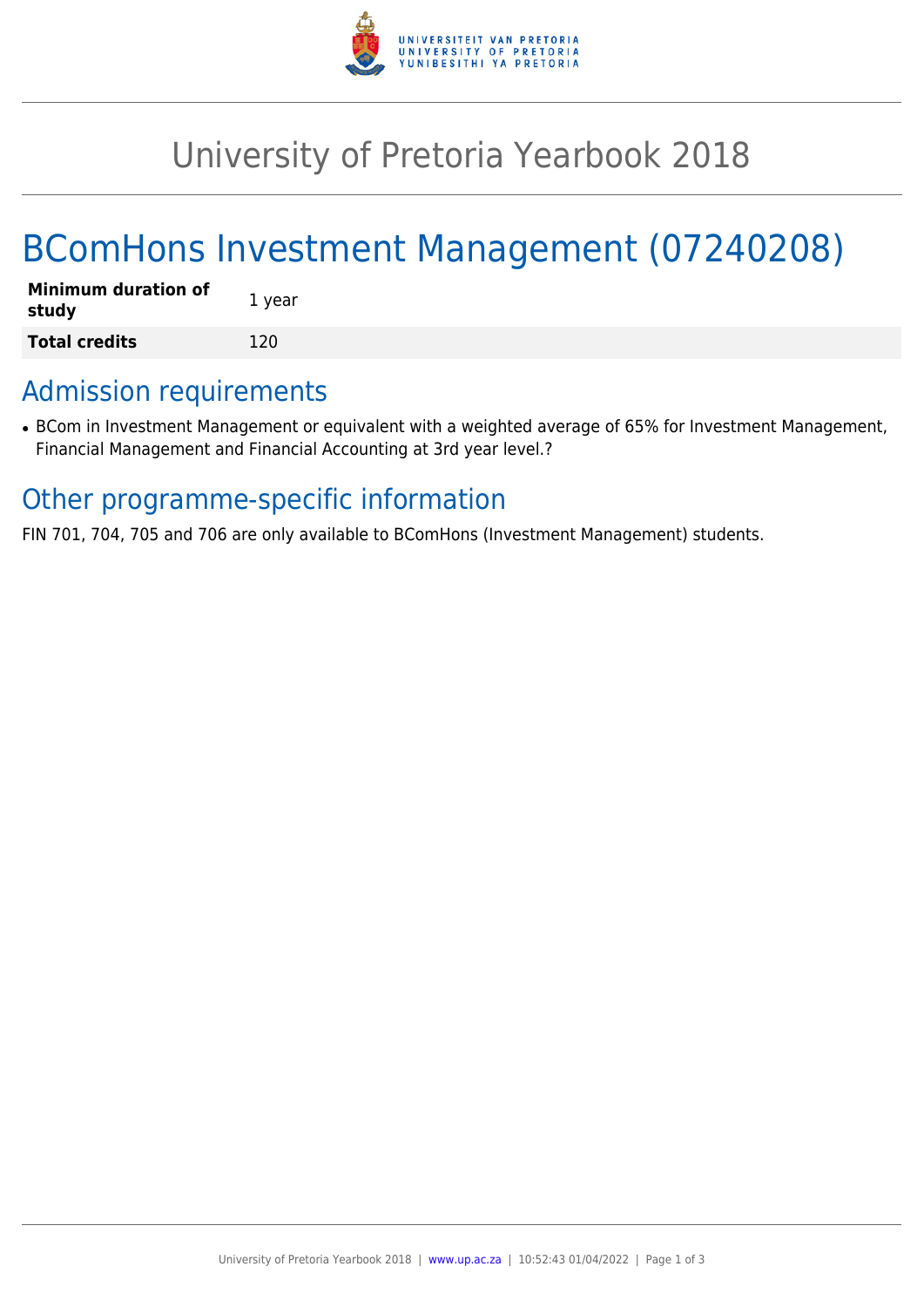

# Curriculum: Final year

**Minimum credits: 120**

## **Core modules**

## **Advanced corporate finance 701 (FIN 701)**

| <b>Module credits</b>         | 30.00                                                                |
|-------------------------------|----------------------------------------------------------------------|
| <b>Service modules</b>        | Faculty of Engineering, Built Environment and Information Technology |
| <b>Prerequisites</b>          | FBS 310, FBS 320 or FBS 300 and FRK 311, FRK 321 or FRK 300          |
| <b>Contact time</b>           | 1 lecture per week                                                   |
| <b>Language of tuition</b>    | Module is presented in English                                       |
| <b>Department</b>             | <b>Financial Management</b>                                          |
| <b>Period of presentation</b> | Year                                                                 |

#### **Module content**

\*Only for BComHons: Financial Management Sciences and Investment Management students. Objectives of financial management; Risk and return; Required rate of return and the cost of capital; Capital structure theory; Valuation; Capital investment decisions; Leasing; Dividend decision and long-term financing; Economic value added; Sustainable growth; Convertible bonds; Financial analysis; Financial planning and control; Mergers and acquisitions; Working capital management; Foreign trade and foreign exchange; International investments and International treasury; Aspects of behavioural corporate finance.

#### **Research report 704 (FIN 704)**

| <b>Module credits</b>         | 30.00                                                       |
|-------------------------------|-------------------------------------------------------------|
| <b>Prerequisites</b>          | FBS 310, FBS 320 or FBS 300 and FRK 311, FRK 321 or FRK 300 |
| <b>Contact time</b>           | 1 lecture per week                                          |
| <b>Language of tuition</b>    | Module is presented in English                              |
| <b>Department</b>             | <b>Financial Management</b>                                 |
| <b>Period of presentation</b> | Year                                                        |

#### **Module content**

\*Only for BComHons: Financial Management Sciences and Investment Management students. Application of research skills and knowledge in the form of a research report completed under supervision.

### **Asset valuation 705 (FIN 705)**

| <b>Module credits</b> | 30.00                                   |
|-----------------------|-----------------------------------------|
| <b>Prerequisites</b>  | BLB 300 and FRK 311, FRK 321 or FRK 300 |
| <b>Contact time</b>   | 1 lecture per week                      |
| Language of tuition   | Module is presented in English          |